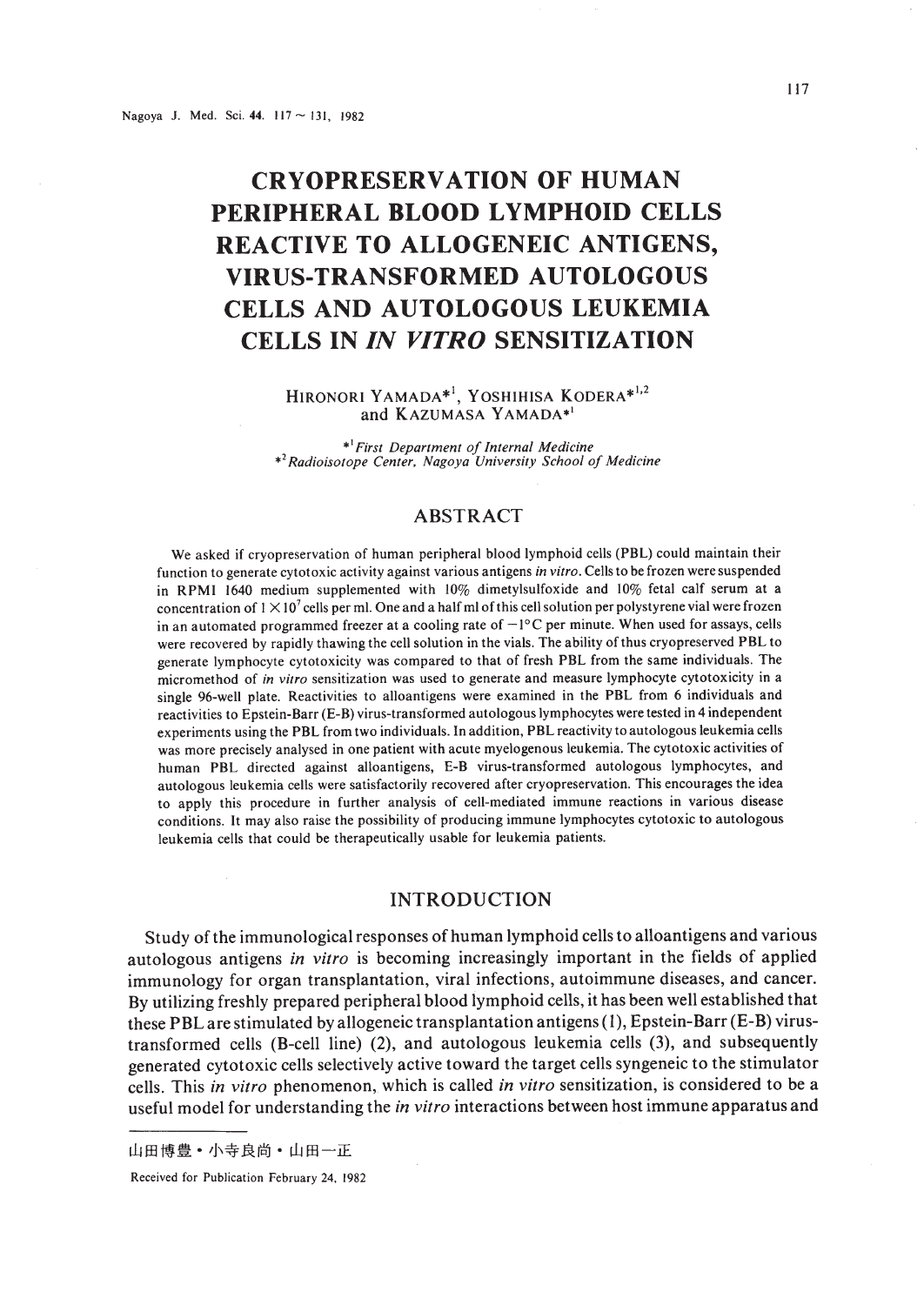variable antigens expressed on cell surfaces. One of the difficulties for these studies in the human situation is, nevertheless, the fact that the numbers of each subpopulation of lymphoid cells and their functions change from day to day according to numerous factors, such as "biolism" of normal individuals or administration of certain drugs to patients; thus, one can hardly repeat and analyse phenomena with reproducibility.

Since Ashwood-Smith reported the successful preservation of viable mouse lymphoid cells after slow freezing and rapid thawing in the presence of dimetylsulfoxide (DMSO) in 1964 (4), the cryopreservation technique has been expected to be a method to solve these problems and many investigators have provided examples of the ability of cryopreserved lymphocytes to maintain their functional properties. By using our micromethod of *in vitro* sensitization (5), which allows the serially dilution of the number of responding cells by relatively easy handling, we have studied the abilities of cryopreserved human peripheral blood lympoid cells to respond to E-B virus-transformed autologous cells and autologous leukemia cells as well as to allogeneic lymphoid cells.

#### MATERIALS AND METHODS

# *Collection of human peripheral blood lymphoid cells (PBL)*

The buffy coat rich in platelets and lymphoid cells was collected from normal volunteers or patients in a plastic blood transfusion bag (Teruflex, Terumo Co. Ltd.) by a continuous blood cell separator (Hemonetics PEX, Hemonetics Co. Ltd.) with acid citrate dextrose (ACD) as an anticoaglant. The bag was then centrifuged at 200G. for 10 min. to separate lymphoid cells from the platelet rich plasma. The lymphoid cells were then transfered into test tubes, diluted with phosphate buffer saline without  $\hat{Ca}^{++}$  and  $Mg^{++}$  (PBS (-)) and further purified by Ficoll-Conray density gradient centrifugation at 400G. for 30 min. (7). After centrifugation, the cells at the interphase were collected, washed three times with PBS  $(-)$ , resuspended in RPMI 1640 medium supplemented with 20% fetal calf serum (FCS) (Centaurus, Lot. 649, Santa Anna, U. S. A.) and counted. Cell viability was assessed by the trypan blue dye exclusion test and the differentiation of mononuclear cells was performed by Turk staining. Both the viability and the percentage of mononuclear cells were more than 95% in all experiments. *Preparation of E-B virus-transformed cells (B-cellline)*

B-cell lines derived from two individuals were used for the 4 experiments presented in this paper. One line was spontaneously established from a patient's leukemia cell culture. The other was established by culturing PBL obtained from a healthy individual with a cell-free culture medium from the B 95-8 cell line. After being established, both cell lines were maintained with RPMI 1640 medium supplemented with 10% FCS, and it was confirmed that they possessed surface immunoglobulins and E-B associated nuclear antigens, and formed EAC rosetts. When used for experiments, the cells were harvested from culture flasks, washed three times with RPMI 1640 medium supplemented with 10% human A B male serum (test medium) and counted with trypan blue dye. Viability of the B-cells was usually more than 90%.

## *Collection of human leukemia cells*

At the time of diagnosis, the patient's peripheral venous blood which was fully occupied with leukemia cells was drawn with heparin and subjected to Ficoll-Conray density gradient at 400G. for 30 min. After centrifugation, the leukemia cells at the interphase were collected, washed three times with PBS  $(-)$ , then resuspended in RPMI 1640 with 20% FCS and counted.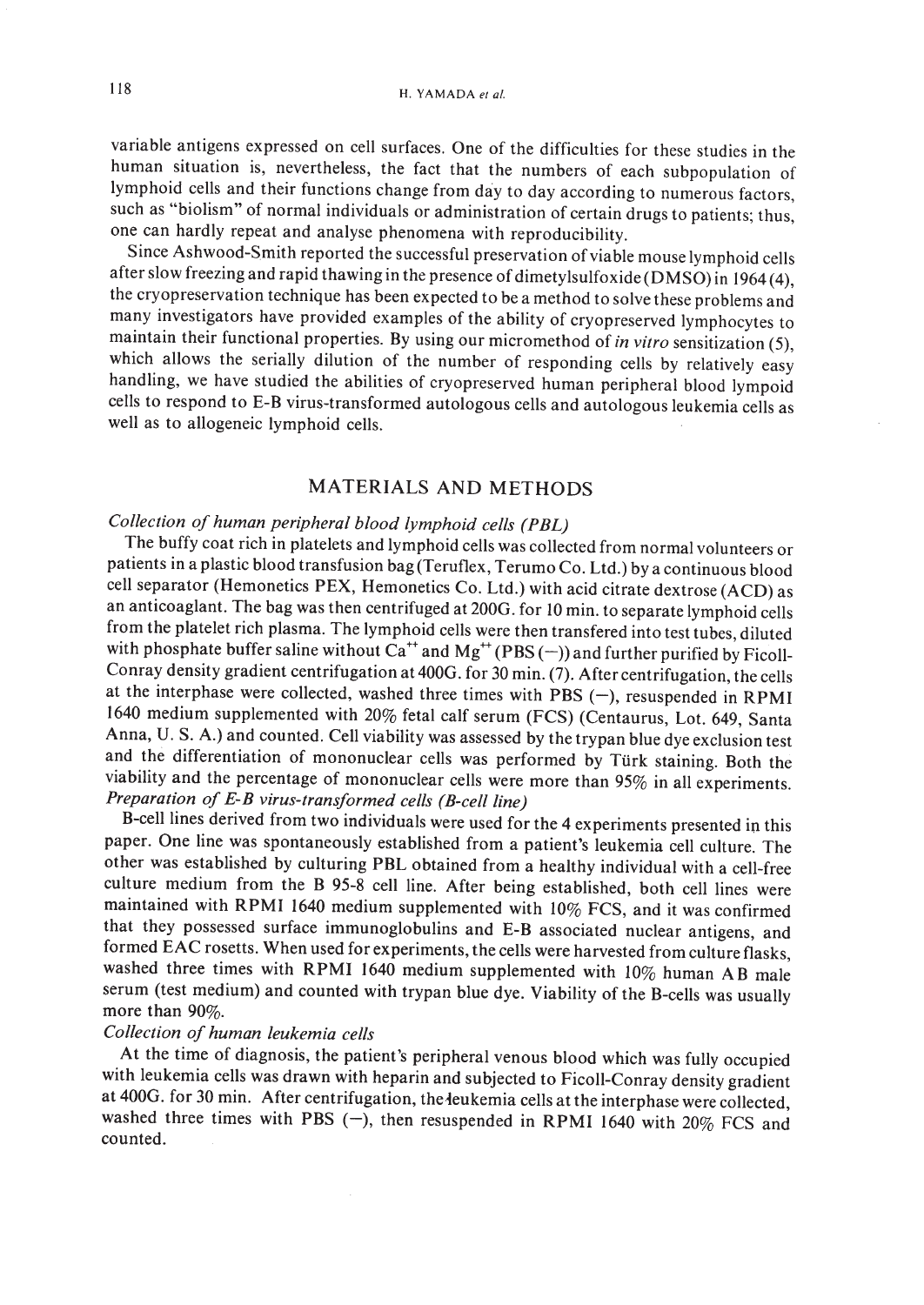#### *Cell freezing*

The PBL and leukemia cells to be frozen were suspended at  $2 \times 10^7$ /ml in RPMI 1640 medium containing 20% FCS and placed on ice to cool in 50 ml plastic tubes. When the cell solutions were cooled down to around  $4^{\circ}$ C, an equal amount of RPMI 1640 medium containing 20% DMSO was slowly added to them and gently mixed. The cell solutions were then aliquoted into pre-cooled 2-inch Nunc serum tubes (Nunc, Denmark) at 1.5 mleach and placed into the chamber of the Cryo-Med Liquid Nitrogen Controlled-rate freezer and allowed to equilibrate at  $0^{\circ}$ C for 10 min. A 30-gauge copper-constantan thermocouple was suspended through the cap of one of the samples to be frozen. A Leeds and Northrup Speedmax Type N/ L recorder was used for continuous temperature recordings. The samples were cooled at a rate of  $-1^{\circ}C/\text{min}$ . to  $-40^{\circ}C$  and then  $-5^{\circ}C/\text{min}$ . to  $-80^{\circ}C$  and immediately transfered to liquid nitrogen for storage  $(-196^{\circ}C)$ .

Fresh PBL as unfrozen controls were set in round-bottomed 15 ml plastic test tubes with RPMI 1640 medium containing 20% FCS and kept at 4°C until use.

#### *Thawing and dilution offrozen cell suspensions*

Each frozen tube was thawed rapidly in a  $40^{\circ}$ C water bath until the ice was completly melted (90 sec.). As the last trace of ice melted, the cell solution was transfered into a 50 ml plastic test tube and then cold test medium was added dropwise to the tube while it was being gently swirled until the volume reached 15 ml. This cryopreserved cell suspension and the unfrozen control cell suspension were centrifuged at 200G. for 10 min.. After an additional washing for both samples, the cells were resuspended in test medium and counted. Viability of the cells was found in the range of 90-98% and cell recovery was in the range of 60-95%. *Micromethod of in vitro sensitization*

The micromethod for *in vitro* sensitization of lymphoid cells was a modification of that used by Zarling and Bach (8). The cryopreserved or unfrozen, fresh responding PBL were adjusted to  $2\times10^6$  /ml with test medium and each of the samples was aliquoted into 6 wells in a line of a Nunc V-bottomed mircotestplate at 0.1 ml/well. Allogeneic fresh PBL or autologous leukemia cells, also adjusted to  $2\times10^6/\text{ml},$  or autologous B-cell lines adjusted to  $0.25 \times 10^6$ /ml were then added as stimulating cells (irradiated 4,000 R) into the wells containing preseeded responding PBL. By using a Multi-Channel Pipette (Titertek), the responding and stimulating cells were then gently mixed and 0.1 ml of aliquot per well from 3 wells were transfered into the next 3 wells in a line prefilled with 0.1 ml of test medium. The same handling was repeated for the last 3 wells; thus, serially diluted, 4 different numbers of responding cells (triplicate in each) were set up, keeping a constant responder to stimulator cell ratio. As controls for the stimulating cells described above, 4,000 R irradiated autologous fresh PBL were used.

After the final adjustment of media volume to 0.2 ml/ well with test medium, the plates were incubated at 37 $\rm{^{\circ}C}$  in a 5% CO<sub>2</sub> humid atmosphere for 7 days.

# <sup>51</sup> *Cr release assay for cell-mediated cytotoxicity resulting from in vitro sensitization*

For assaying the cytotoxicity directed against alloantigens, PHA stimulated PBL were used as target cells as well as stimulating cells for  ${}^{51}Cr$  release assay. For assaying the cytotoxicity resulting from atuologous *in vitro* sensitization, the continuously cultured B-cell lines or the leukemia cells which had been cryopreserved and thawed by the methods described above were used as target cells. For the labeling of those cells with  ${}^{51}Cr$ , they were washed and adjusted to 2  $\times$  10<sup>6</sup>/0.4 ml of test medium and 50 mCi/0.05 ml of <sup>51</sup>Cr(Na<sub>2</sub><sup>51</sup>CrO<sub>4</sub>, New England Nuclear, S. A.: 300-400 mCi/ mg) was added to each target cell solution. The mixtures were then incubated at 37°C incubator for 2 hours. After the incubation, the cells were washed 3 times with cold test medium and adjusted to  $0.5 \times 10^6$ /ml of test medium.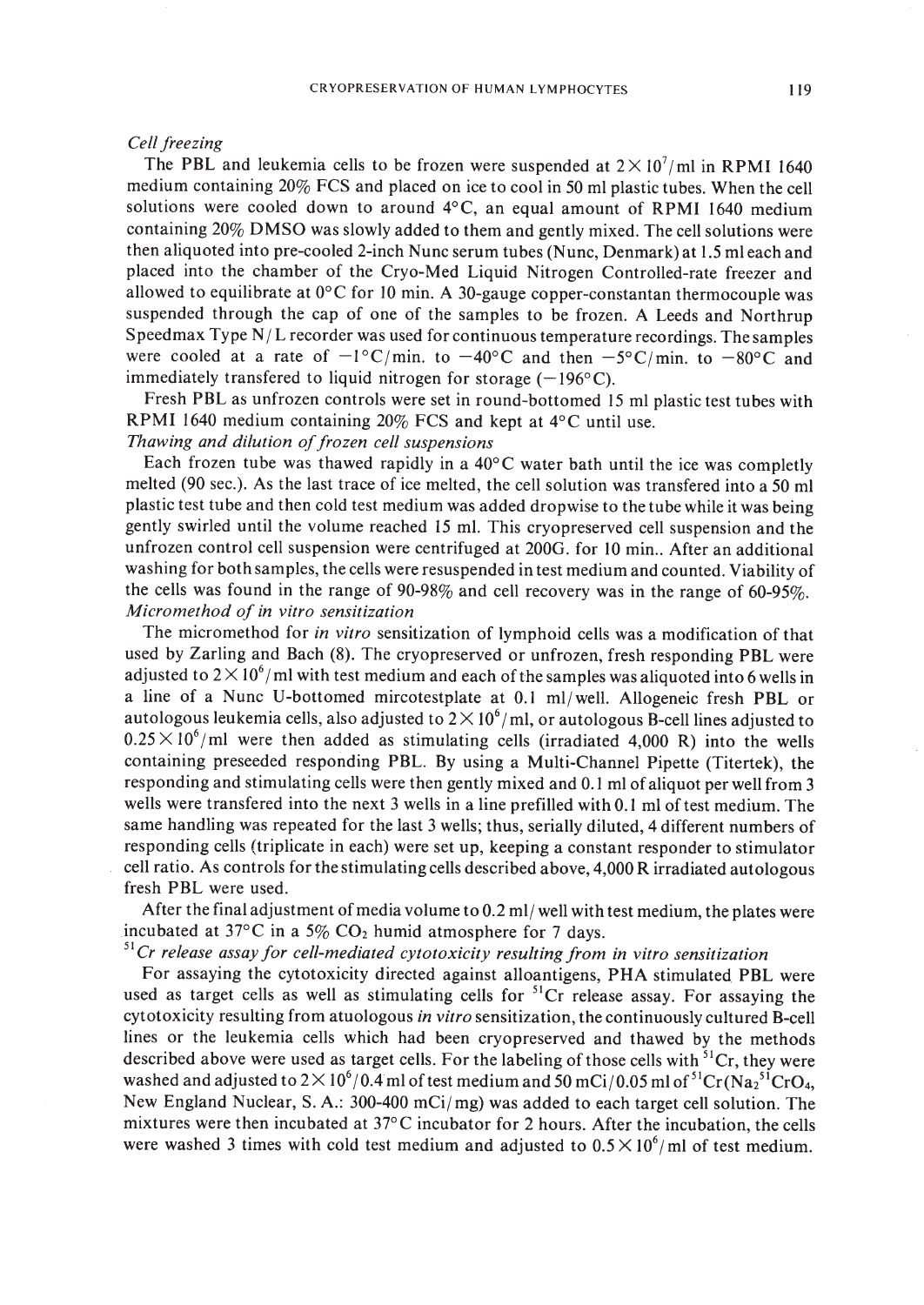The microtestplates were then kept in the humidified incubator with  $5\%$  CO<sub>2</sub> for 7 days. Cells pelleted at the bottoms of the wells were gently dispersed by a Multi-Channel Pippete and then 0.02 ml of target cell solution was added into each well; thus, the cells generated to be cytotoxic effectors were co-cultured with  $10^{4-51}$ Cr labeled target cells. To determine spontaneously and maximally releasable  ${}^{51}Cr$  from the target cells during the experimental time period, the target cells were seeded in wells containing plain test medium and  $0.5\%$  N. P.  $-40$  respectively. The plates were then incubated for an additional 8 hours. After the incubation, the supernatant was harvested by Supernatant Collection System (Titertek) and radioactivity of supernatant was counted in a well-type gamma counter. Assays were run in triplicate as described above and the mean and S. D. were calculated. The equation to obtain the percent cytotoxicity was as follows;

percent cytotoxicity = 
$$
\left(\frac{\overline{X} \text{ of test release } - \overline{X} \text{ of spontaneous release}}{\overline{X} \text{ of maximum release } - \overline{X} \text{ of spontaneous release}}\right)
$$
 × 100

#### RESULTS

#### *a) Responsiveness of cryopreserved PBL against alloantigens in in vitro sensitization.*

Figure 1 shows an experiment of the comparative study of the cytotoxicity generated from fresh or cryopreserved PBL after 7 days *in vitro* sensitization against alloantigens. Maximal cytotoxicity was obtained at the equivalent level in both cryopreserved PBL and fresh PBL groups in well with  $10 \times 10^4$  cells.

Table I shows the summary of the experiments of the comparative studies of the cytotoxisities generated from fresh or cryopreserved PBL after the allogeneic *in vitro* sensitization. In 5 out of 6 experiments, the cytotoxicity generated from cryopreserved PBL reached their maximum levels equivalent to those from fresh PBL at the same or one-fold different numbers of responding cells. In one case, the cytotoxicity from the cryopreserved PBL was somewhat higher than that from the fresh PBL.

## *b) Responsiveness ofcryopreserved PBL against E-B virus-transformed autologous cells in in vitro sensitization.*

Figure 2 shows data obtained in the comparative study of the cytotoxicity generated from fresh or cryopreserved PBL after they were sensitized with the E-B virus-transformed autologous cells *in vitro.* As shown in the figure, the maximum cytotoxicity generated from the cryopreserved PBL was equivalent to that from fresh cells at the same numbers (20  $\times$  10 $^4$ ) of responding cells in a well, and the cytotoxicity diminished in parallel fashion in accordance with the dilution of the responding cells in both cases.

Table 2 shows the summary of the comparative studies on the cytotoxicity generated from fresh or cryopreserved PBL after *in vitro* sensitizations against E-B virus-transformed autologous cells. In 3 out of 4 experiments, the maximum cytotoxicity induced from cryopreserved PBL was not significantly different from that induced from fresh PBL. In the other case, the cytotoxicity generated from the cryopreserved PBL was somewhat higher than that from fresh PBL.

#### c) *Responsiveness of cryopreserved PBL against autologous leukemia cells.*

Among our routine experiments for studing the antigenecities of human leukemia cells and the host immune responses to those antigens, it was found by using the method of *in vitro* sensitization that the PBL of patient T. H., whose profile was summarized in Table 3, generated cytotoxic cells when they wer co-cultured with his own leukemia cells in the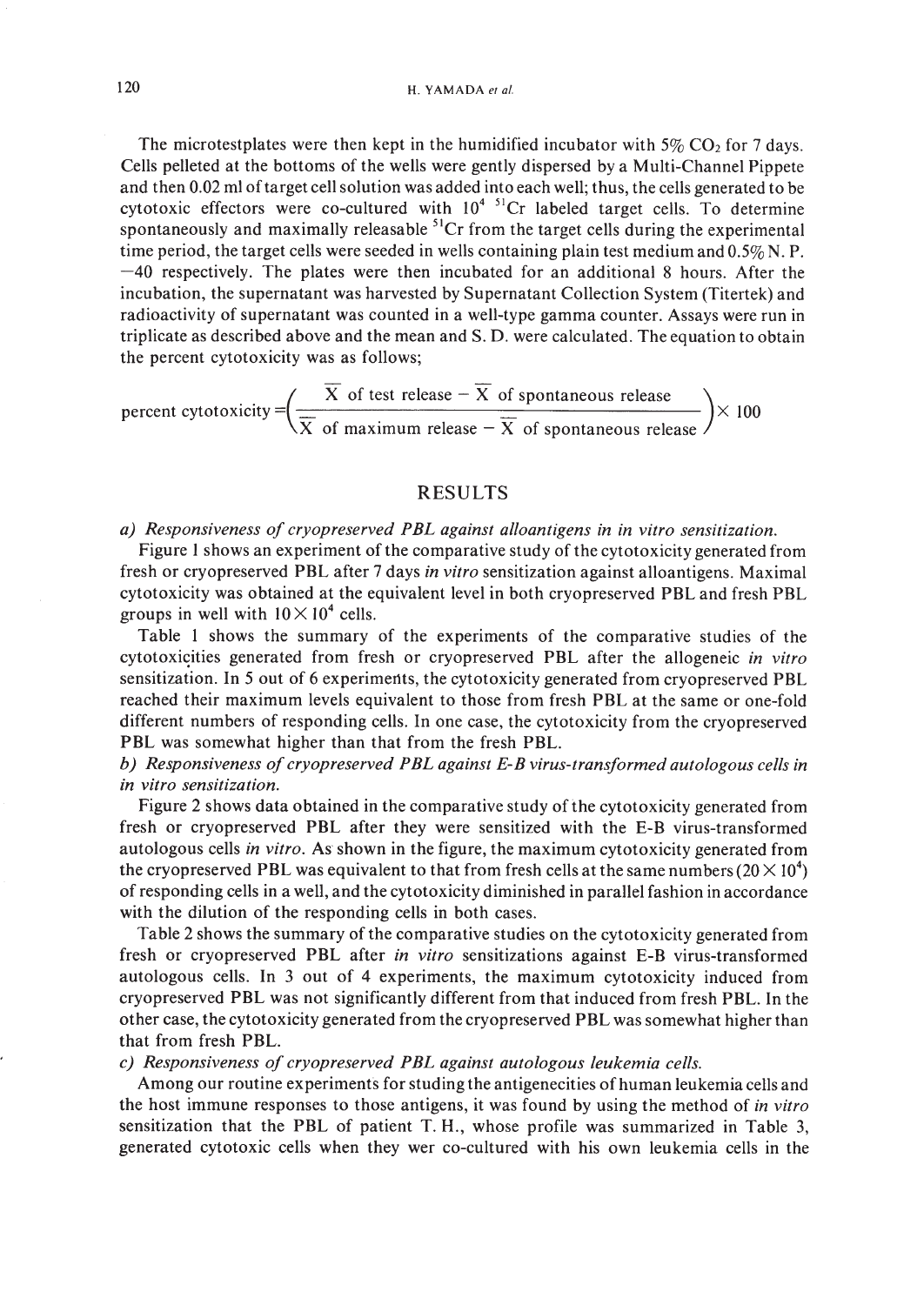presence of Nocardia rubra cell wall skeleton (N-CWS). Thus, we drew  $4 \times 10^8$  of his PBL by a blood cell separator, aliquoted it into 30 vials, and cryopreserved it for further investigations.

| Exp.<br>No.    | Fresh<br>or<br>cryo. | Mean of percent cytotoxicity $\pm$ S. D. generated<br>from the responding cell numbers of |                                    |                                    |                                   | Difference <sup>2</sup> of maximum<br>cytotoxicity between<br>fresh & cryo. |
|----------------|----------------------|-------------------------------------------------------------------------------------------|------------------------------------|------------------------------------|-----------------------------------|-----------------------------------------------------------------------------|
|                |                      | 20 <sup>1</sup>                                                                           | 10 <sup>1</sup>                    | 5 <sup>1</sup>                     | $2.5^{1}$                         |                                                                             |
| 1              | F<br>C               | $45.3 \pm 7.0$<br>$31.4 \pm 11.5$                                                         | $40.0 \pm 6.8$<br>$51.3 \pm 8.2$   | $39.8 \pm 2.6$<br>$31.4 \pm 10.9$  | $9.9 \pm 1.5$<br>$13.9 \pm 5.5$   | N. $S^3$                                                                    |
| $\overline{2}$ | F<br>$\mathsf{C}$    | $59.7 \pm 17.3$<br>$45.8 \pm 7.9$                                                         | $74.9 \pm 12.9$<br>$79.9 \pm 6.0$  | $50.2 \pm 2.4$<br>$54.0 \pm 5.0$   | $18.8 \pm 4.8$<br>$21.3 \pm 10.3$ | N. S.                                                                       |
| 3              | F<br>C               | $32.6 \pm 12.6$<br>$34.0 \pm 3.6$                                                         | $38.4 \pm 9.9$<br>$27.3 \pm 4.8$   | $23.9 \pm 11.8$<br>$18.9 \pm 7.3$  | $9.0 \pm 5.8$<br>$4.6 \pm 2.6$    | N. S.                                                                       |
| 4              | F<br>$\mathbf C$     | $59.6 \pm 9.9$<br>$46.3 \pm 3.5$                                                          | $61.7 \pm 6.6$<br>$64.9 \pm 11.6$  | $31.9 \pm 5.9$<br>$23.8 \pm 7.8$   | $10.0 \pm 3.4$<br>$\bf{0}$        | N. S.                                                                       |
| 5              | F<br>$\mathsf{C}$    | $35.4 \pm 12.4$<br>$97.5 \pm 0.7$                                                         | $54.5 \pm 16.3$<br>$52.8 \pm 18.7$ | $43.4 \pm 10.8$<br>$51.6 \pm 10.3$ | $13.5 \pm 5.0$<br>$40.8 \pm 12.9$ | Sig. <sup>4</sup>                                                           |
| 6              | F<br>C               | $33.0 \pm 8.6$<br>$68.3 \pm 1.5$                                                          | $48.7 \pm 4.0$<br>$70.7 \pm 3.3$   | $72.1 \pm 20.3$<br>$62.7 \pm 5.5$  | $13.0 \pm 1.9$<br>$19.6 \pm 2.2$  | N. S.                                                                       |

Table 1. Comparison of the responsiveness between fresh and cryopreserved PBL against allogeneic antigens in the micromethod of *in vitro* sensitization

Table I. Comparison ofthe responsiveness between fresh and cryopreserved PBL against allogeneic antigens in the micromethod of *in vitro* sensitization

1: Responding cell numbers  $\times 10^{-4}$  in a well of Nunc-U plate

2: by student t-test

3: not significant

4. significant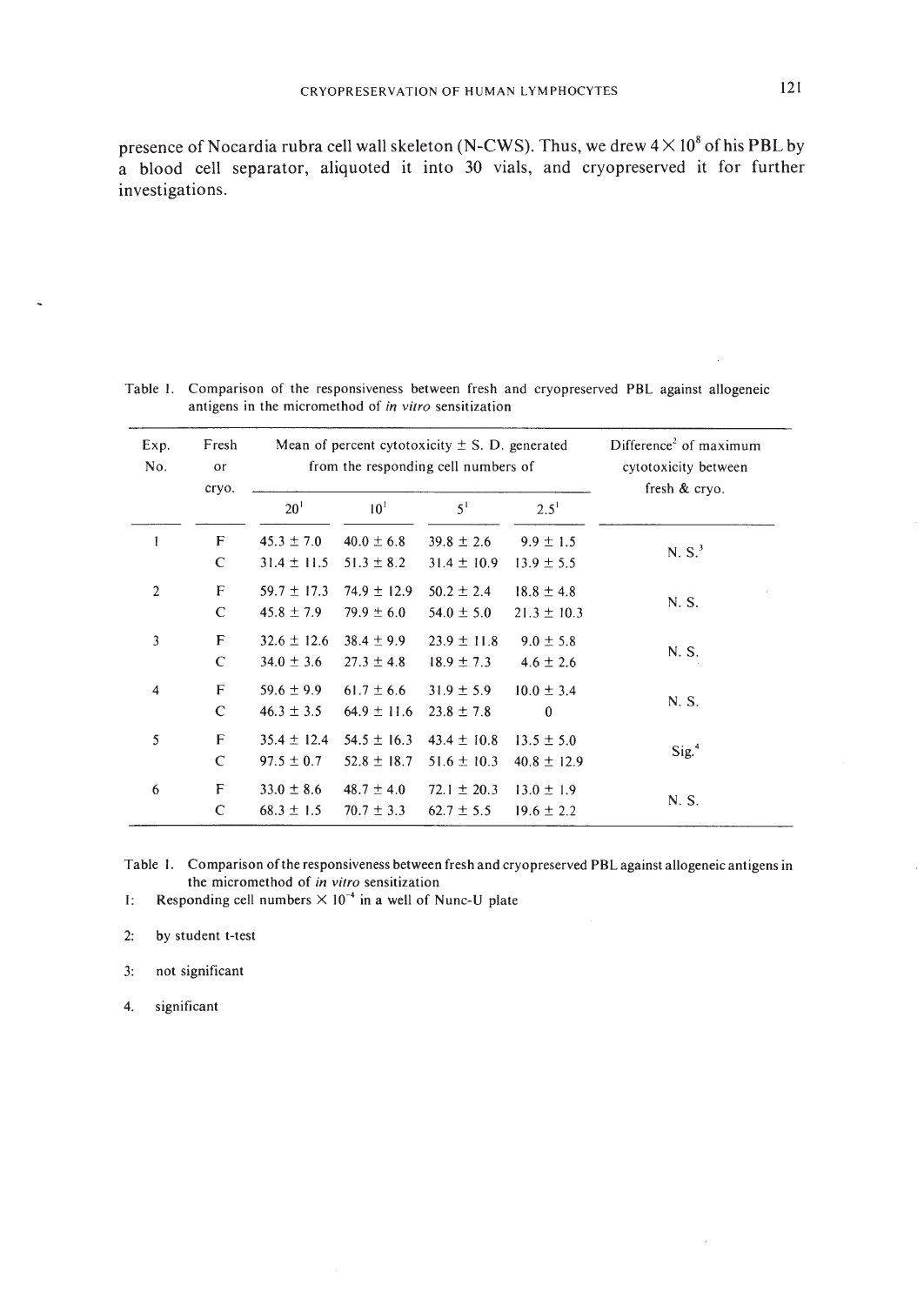| Exp.<br>No.    | Fresh<br>or<br>cryo. |                 | Mean of percent cytotoxicity $\pm$ S. D. generated<br>from the responding cell numbers of | Difference <sup>2</sup> of maximum<br>cytotoxicity between<br>fresh $&$ cryo. |                 |                   |
|----------------|----------------------|-----------------|-------------------------------------------------------------------------------------------|-------------------------------------------------------------------------------|-----------------|-------------------|
|                |                      | 20 <sup>1</sup> | 10 <sup>1</sup>                                                                           | 5 <sup>1</sup>                                                                | $2.5^1$         |                   |
|                | F                    | $13.0 \pm 5.7$  | $40.3 \pm 10.9$                                                                           | $37.7 \pm 12.1$                                                               | $26.7 \pm 21.3$ | $N.S.^3$          |
|                | $\mathsf{C}$         | $11.1 \pm 7.6$  | $21.9 \pm 2.3$                                                                            | $25.0 \pm 8.0$                                                                | $16.1 \pm 3.5$  |                   |
| $\overline{2}$ | F                    | $13.2 \pm 279$  | $35.0 \pm 3.9$                                                                            | $24.5 \pm 4.3$                                                                | $13.0 \pm 6.3$  |                   |
|                | C                    | $56.6 \pm 9.6$  | $53.3 \pm 11.2$                                                                           | $40.7 \pm 12.7$                                                               | $24.1 \pm 5.5$  | Sig. <sup>4</sup> |
| 3              | F                    | $30.0 \pm 5.4$  | $27.6 \pm 1.6$                                                                            | $12.6 \pm 0.9$                                                                | $8.3 \pm 1.6$   |                   |
|                | C                    | $26.7 \pm 2.1$  | $22.6 \pm 1.4$                                                                            | $17.4 \pm 3.3$                                                                | $7.9 \pm 1.9$   | N. S.             |
| $\overline{4}$ | F                    | $49.3 \pm 7.6$  | $59.1 \pm 3.3$                                                                            | $68.8 \pm 2.5$                                                                | $71.0 \pm 8.6$  |                   |
|                | C                    | $42.7 \pm 3.4$  | $52.2 \pm 13.1$                                                                           | $50.0 \pm 16.0$                                                               | $55.7 \pm 17.9$ | N. S.             |

Table 2. Comparison of the responsiveness between fresh and cryopreserved PBL against autologous E-B virus-transformed cells in the micromethod of *in vitro* sensitization

Table 2. Comparison of the responsiveness between fresh and cryopreserved PBL against autologous E-B virus infected cells in the micromethod of *in vitro* sensitization

I: Responding cell numbers  $\times 10^{-4}$  in a well of Nunc-U plate

2: by student t-test

3: not significant

4. significant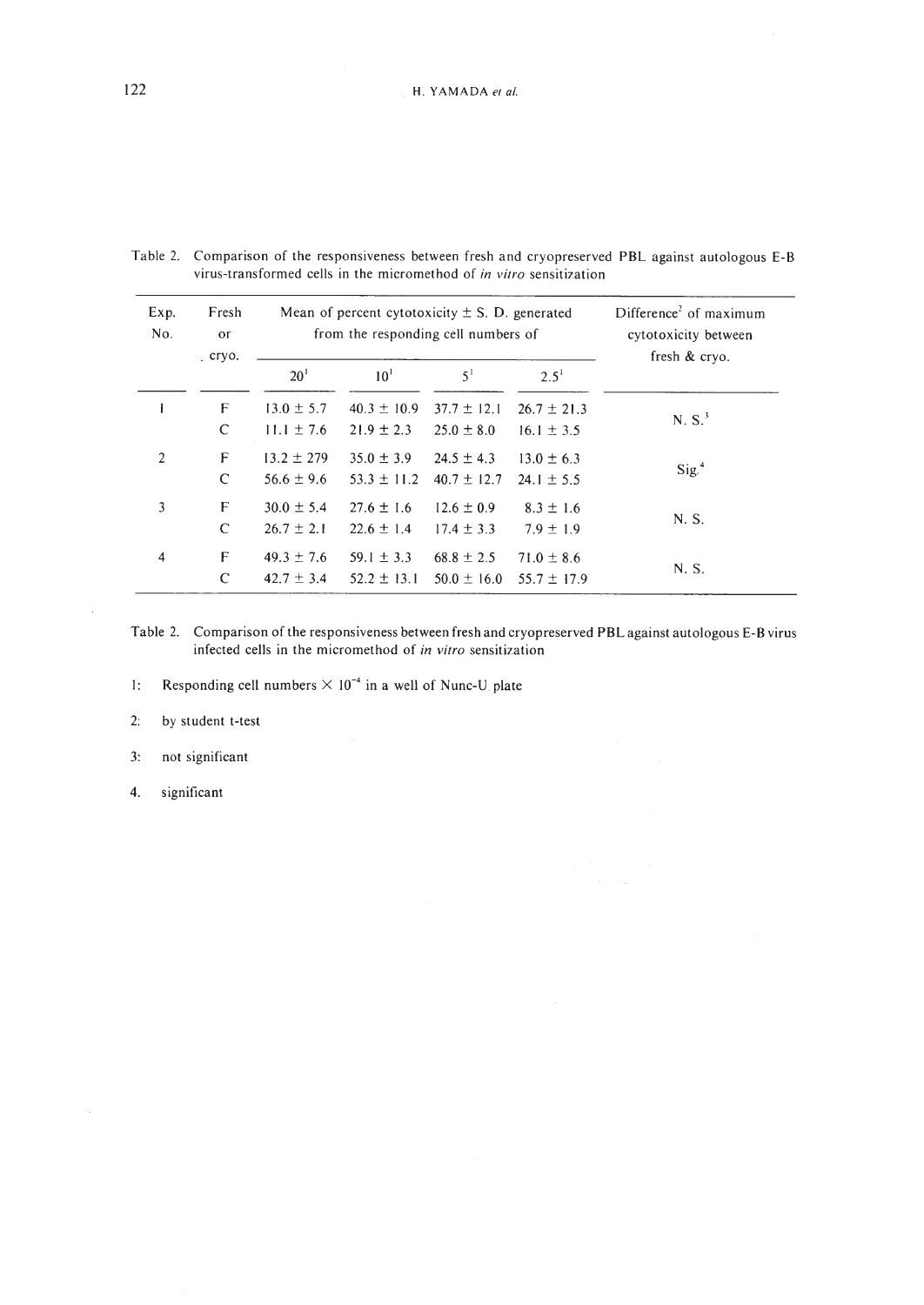



Fig. I Comparison of **the** responsiveness of fresh (F) and cryopreserved (C) **PBL** against allogeneic antigens **in the** micromethod of *in vitro* sensitization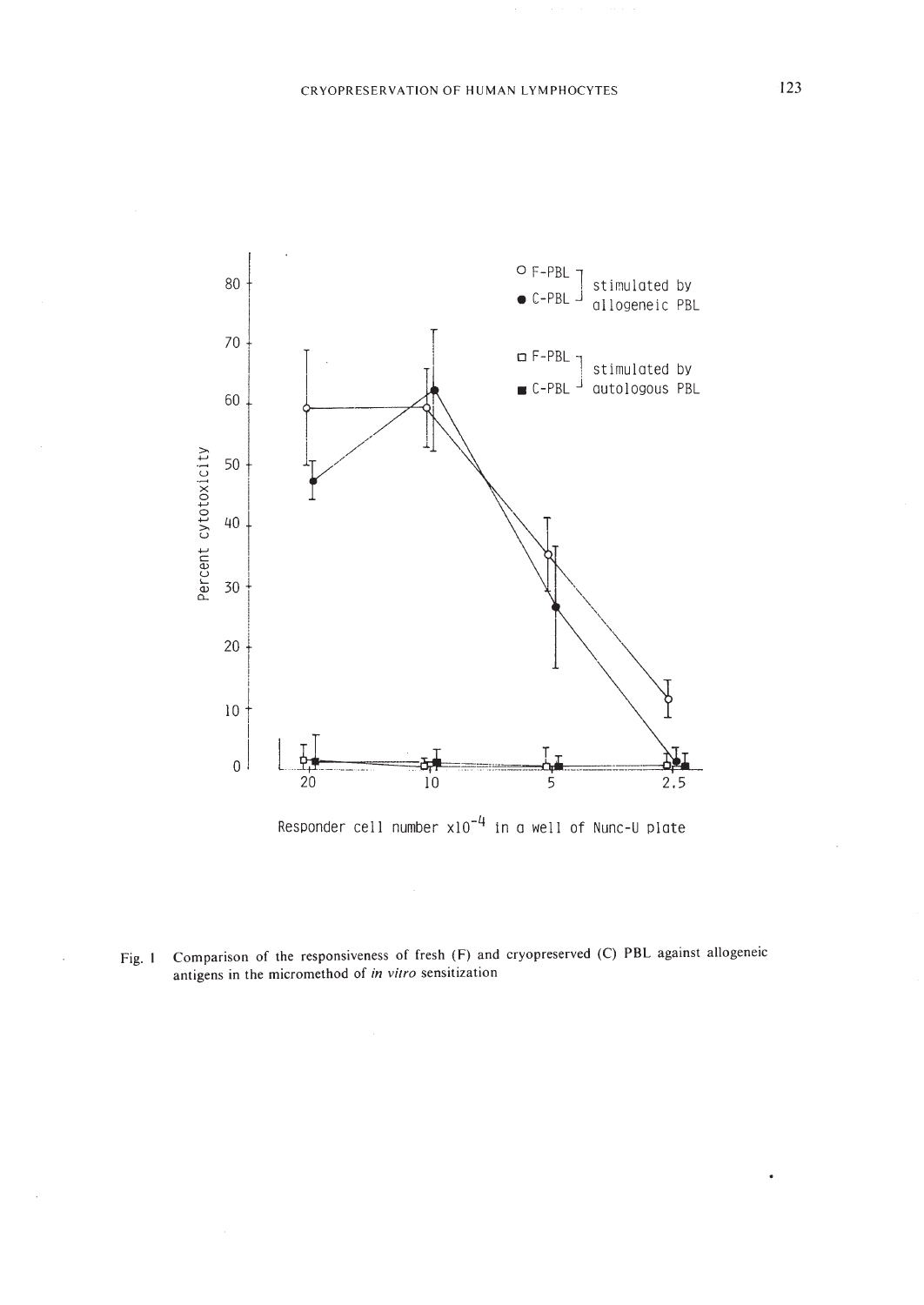

Responder cell number  $x10^{-4}$  in a well of Nunc-U plate

Fig. 2 Comparison of the responsiveness of fresh (F) and cryopreserved (C) PBL against autologous E-B virus-transformed cells in the micromethod of *in vitro* sensitization

 $\hat{\boldsymbol{\gamma}}$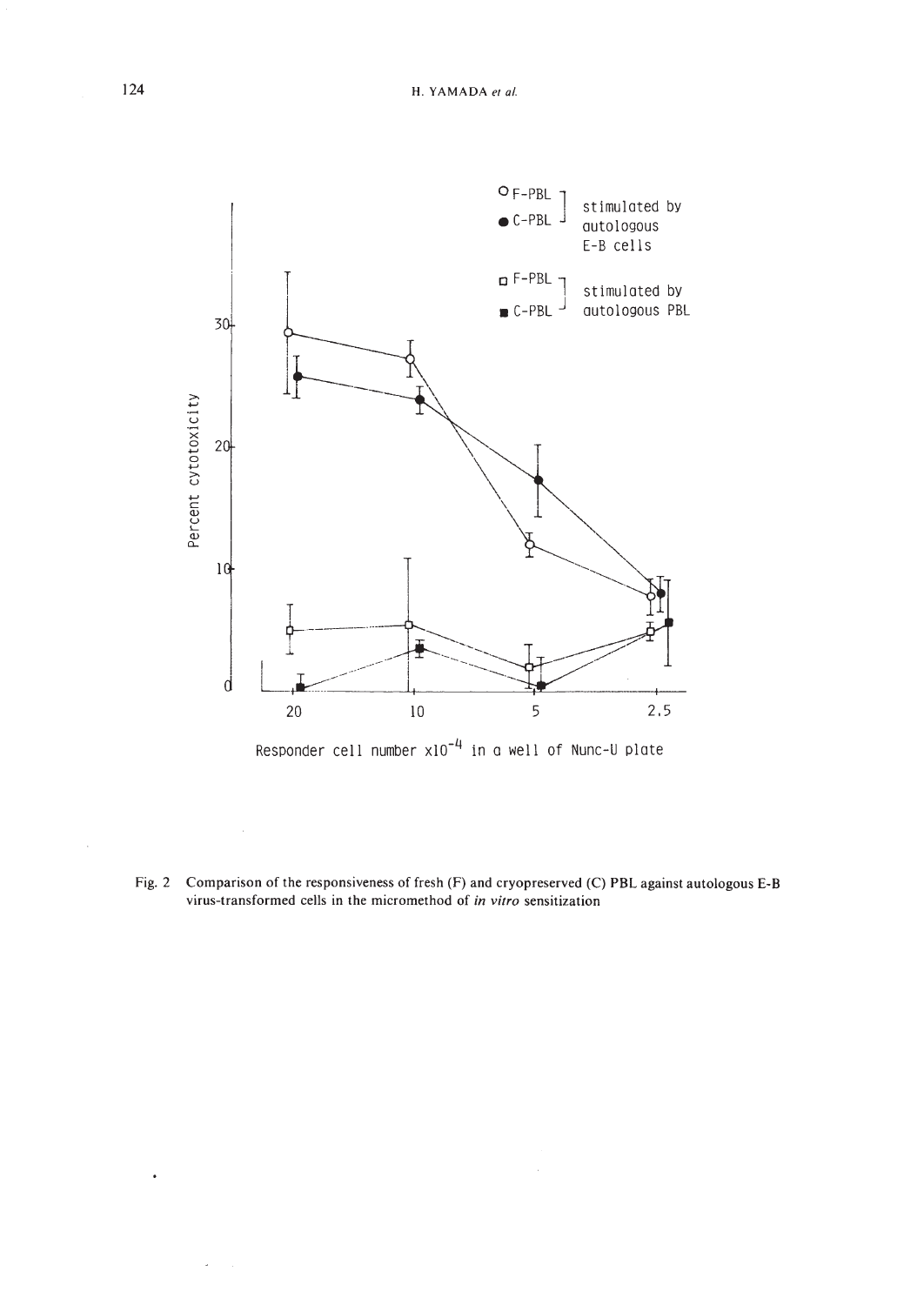Figure 3 shows the results of the comparative study of the cytotoxicity generated from fresh or cryopreserved **PBL** by *in vitro* sensitization with autologous leukemia cells. After the 7-day co-culture ofthe patient's fresh or cryopreserved **PBL** and his autologous leukemia cells in the presence of N-CWS, the generated cytotoxicity was tested on the autologous leukemia cells as targets. As shown in the figure, the cytotoxicity generated from  $10 \times 10^4$  of the cryopreserved **PBL** in a well was equivalent to the maximum cytotoxicity generated from the same numbers of the fresh responding cells. Although the data were not shown in this paper, we repeatedly tested the same batch of this patient's **PBL** and confirmed that these cryopreserved **PBL** also exhibited their maximum reactivity when the numbers of responding cells were  $10 \times 10^4$  in a well.

*d) Studies ofthe antigenecities ofhuman leukemia cells and the cellularimmune responses to these antigens in a leukemia patient, T* H., *by using his cryopreserved PBL.*

As it was demonstrated in the preceeding section that patient T. H. 's cryopreserved **PBL** were equally responsive as fresh ones, we tried to study the antigenecities of human leukemia cells and cellular immune responses to these antigens in the case of T. H. by using his cryopreserved PBL.

Figure 4 shows the augmenting effect of N-CWS in *in vitro* sensitization of patient T. H. 's **PBL** against his autologous leukemia cells. In 2 out of 5 previous experiments of *in vitro* sensitization, his **PBL** reacted to his own leukemia cells without the addition of any immune modulator *in vitro* (in table 3). Such reactivity was lost at the time when the **PBL** were cryopreserved. However, when the **PBL** were co-incubated with his autologous leukemia cells in the presence of N-CWS for 7 days, cytotoxicity on autologous leukemia target cells reappeared.

Figure 5 shows the influence of the removal of the medium containing N-CWS on the assay day. As the target leukemia cells were directly seeded into the wells of a microtestplate where the patient's PBL, his autologous leukemia cells and N-CWS were co-incubated for 7 days by the micromethod of *in vitro* sensitization, the cytotoxicity may be induced from the direct effect of N-CWS on the target cells. To examine this possibility, we removed the medium containing cultured cells and N-CWS on day-7 (the assay day) from each well, spun them down, washed the cells twice, resuspended the cells in the test medium and reseeded them to a new microtestplate with <sup>51</sup>Cr-labeled target leukemia cells. As seen in the figure, such removal of N-CWS from the medium did not influence the cytotoxicity, revealing that the cytotoxicity was a cell-mediated one, not a direct effect of N-CWS itself.

As shown in the figure 6, the cytotoxicity was decreased when the autologous leukemia cells were more diluted, showing that the presence of leukemia cells was a prerequisite for the generation of cytotoxic activity in this system.

Table 3. Profile of patient T. H.

| Age $36$ | male | acute myelogenous leukemia |  |
|----------|------|----------------------------|--|
|          |      |                            |  |

- I) At the time of diagnosis, his leukemia cells, which almost fully occupied his peripheral blood and bone marrow, were collected and cryopreserved.
- 2) He was induced into complete remission by chemotherapy.
- 3) Two out of 5 *in vitro* sensitization tests showed positive results when the experiments were performed with freshly prepared PBL during the complete remission. PBL were collected by a blood cell separator and cryopreserved.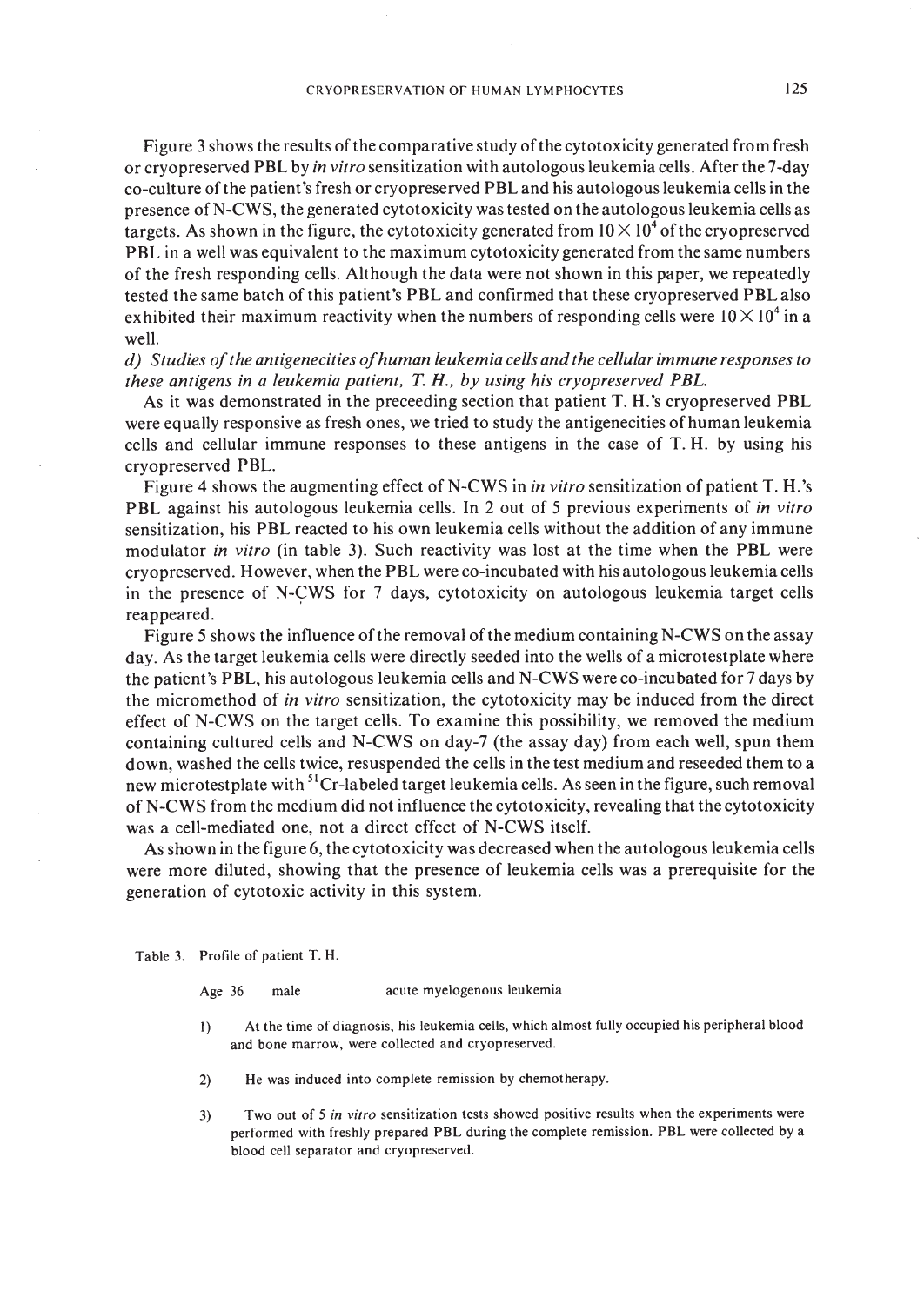#### 126 H. YAMADA *et 01.*

The cytotoxicity generated in this way was then tested on patient T. H. 's target cells to see whether this cytotoxic action was a selective one. **PBL** obtained from an unrelated individual were cultured with T H.'s leukemia cells to generate the cytotoxicity reactive to both target cells. As shown in figure 7, the cytotoxicity induced from the clutures ofthe patient's **PBL** and his own leukemia cells in the presence of N-CWS was selectively active against his leukemia cells. The generated cytotoxicity of **PBL** obtained from an unrelated individual against T. H.'s alloantigens was exhibited on both target cells, suggesting that the biological susceptibility of them to any cytotoxicity would be equivalent.





Fig. 3 Comparison of the responsiveness of fresh (F) and cryopreserved (C) PBl against autologous leukemia cells in the micromethod of *in vitro* sensitization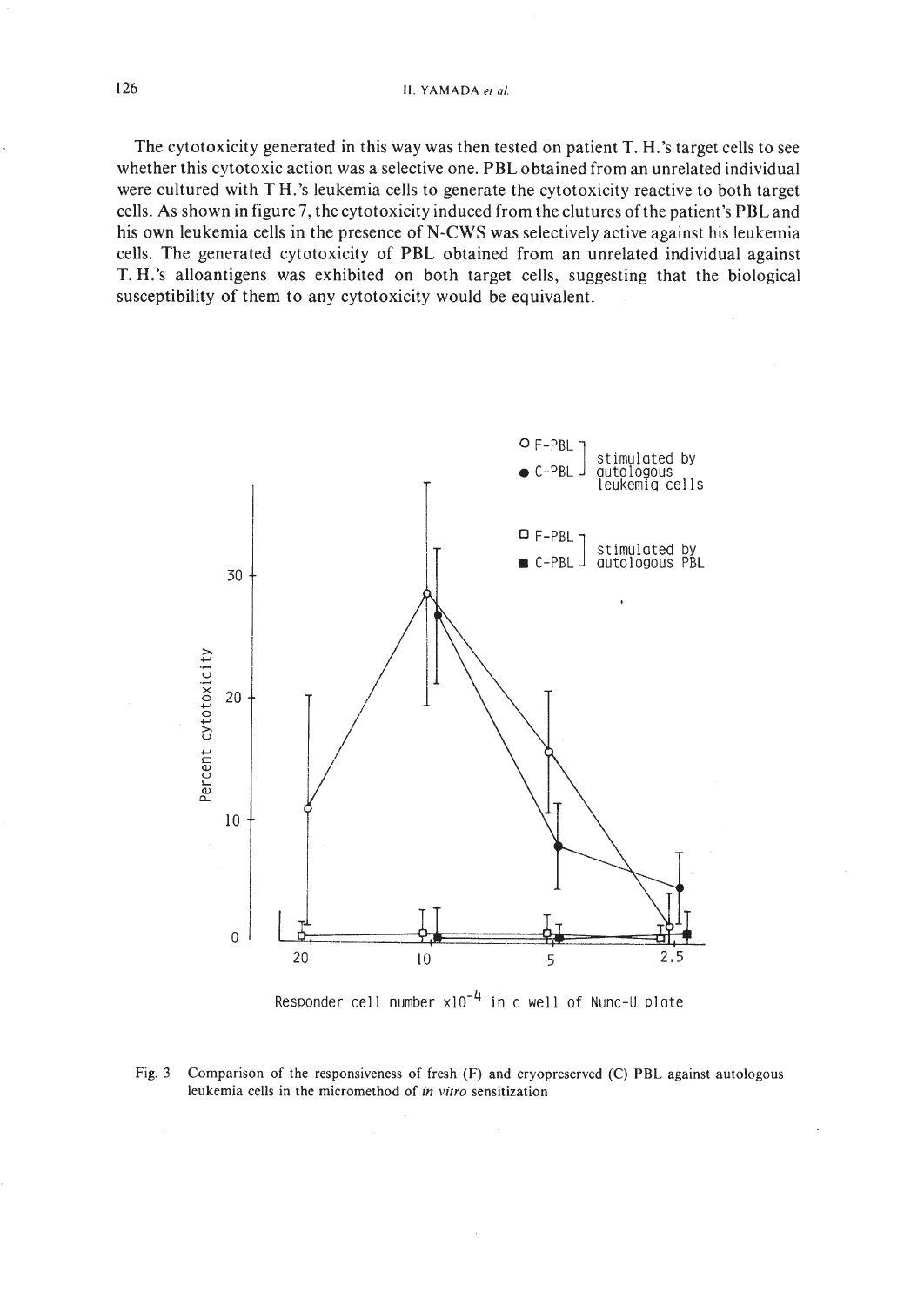

Responder cell numbers  $\times$  10<sup>-4</sup> in a well of Nunc-U plate

T. H.'s PBL were stimulated by  $O \rightarrow O$ ; autologous leukemia cells and N-CWS ( $10\mu g/ml$ ), O - - - O; autologous leukemia cells alone,  $\bullet$  →  $\bullet$ ; N-CWS alone,  $\bullet$  ---- $\bullet$ ; no stimulator.

Fig. 4 The effect of the addition of N-C W S against autologous leukemia cells in the micromethod of *in vitro* sensitization



Responder(stimulator) cell number  $\times$  10<sup>-4</sup> in a well of Nunc-U plate

(A) Culture medium was not replaced.

(B) Culture medium was replaced by new test medium before  ${}^{51}Cr$  release assay.

Fig. 5 The effect of the removal of N-CWS containing culture media on the cytotoxic activity against autologous leukemia cells in the micromethod of *in vitro* sensitization.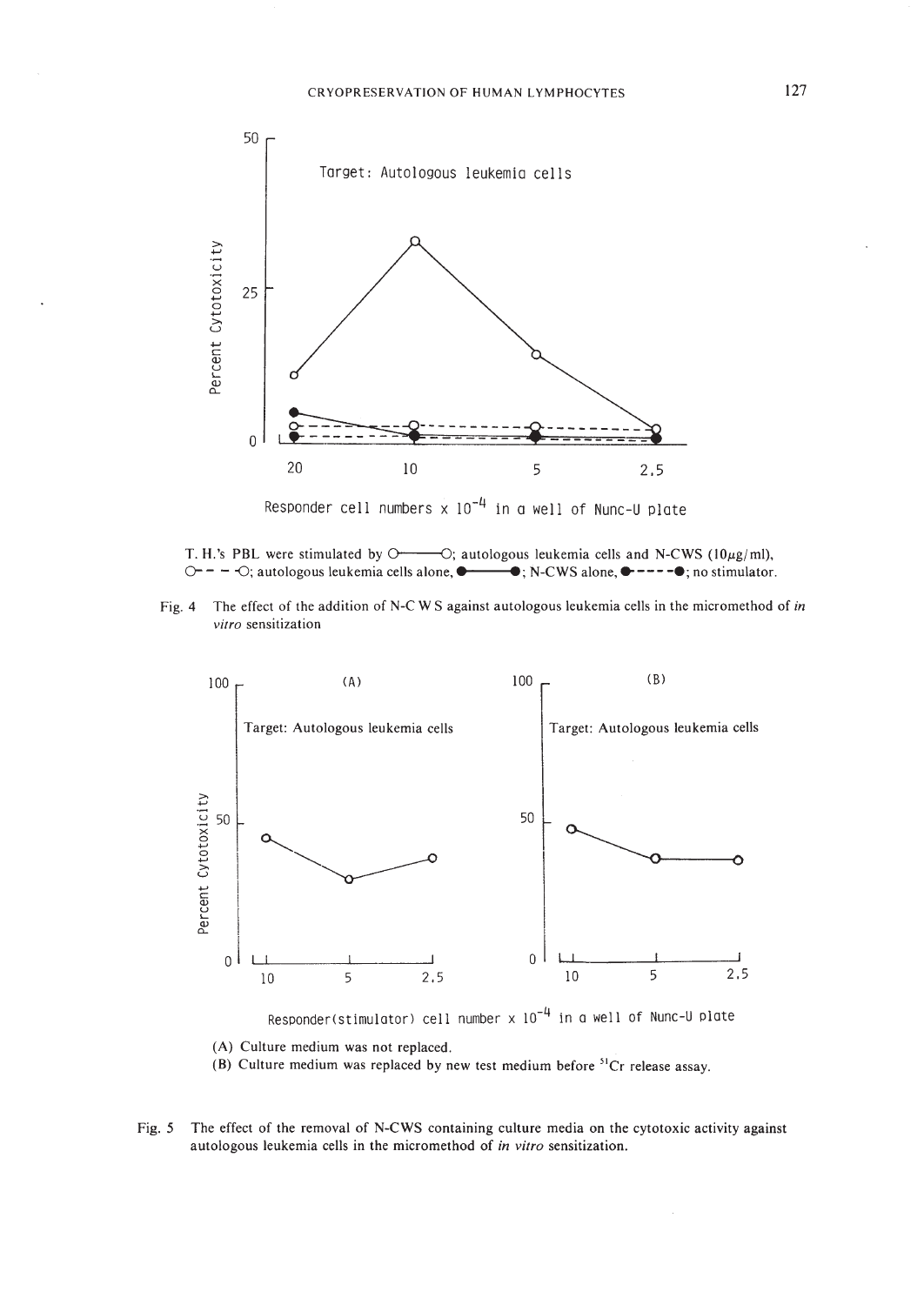

T. H.'s PBL were stimulated by O- - - O; variable numbers of autologous leukemia cells and N-C W S ( $10\mu$ g/ml) • ... ... . N-C W S alone.





Effector cell numbers  $\times$  10<sup>-4</sup> in a well of Nunc-U plate

T. H.'s PBL were stimulated by autologous leukemia cells and N-CWS ( $10\mu$ g/ml);  $O \rightarrow O$ PBL obtained from an unrelated individual were stimulated by T. H.'s leukemia cells and N-CWS  $(10\mu g/ml)$ ;  $\bullet$ 

#### Fig. 7 Selectivity of the cytotoxicity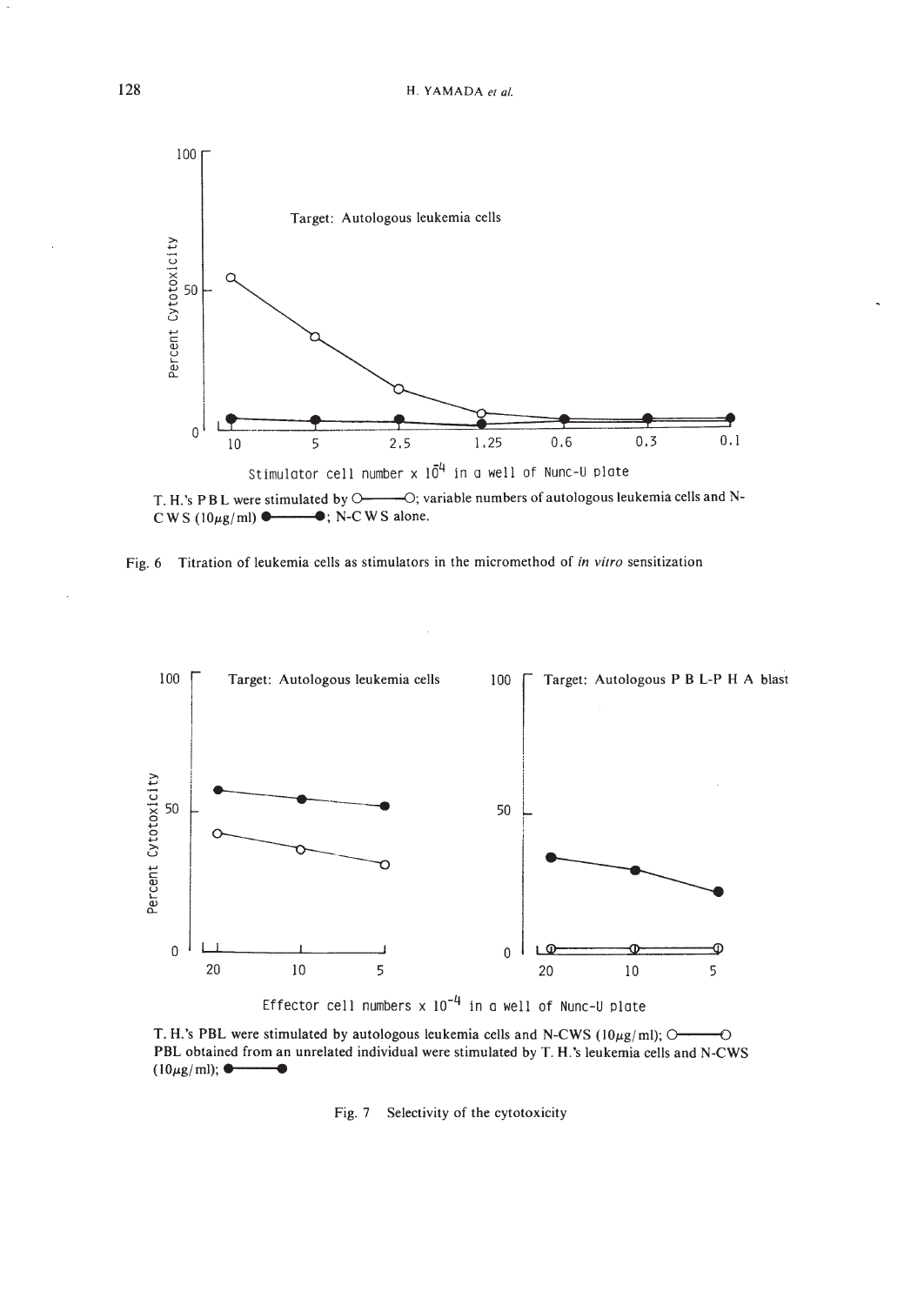#### DISCUSSION

Cryopreservation of human peripheral lymphoid cells is usually conducted in the medium with 10% DMSO and 10% FCS containing 10<sup>7</sup>/ml of cells, using an automated programmed freezer at a cooling rate of  $-1^{\circ}C/\text{min}$ .. The frozen cells are kept in liquid nitrogen and are thawed rapidly at  $40^{\circ}$ C upon use. It has been well established that the above procedure is sufficient to preserve the function of lymphoid cells in terms of response to mitogen (9), to certain soluble antigens like purified protein derivatives (PPO) (10), and to allogeneic antigens (9) and that of cytotoxic lymphocytes (II) and antibody dependent cell-mediated cytotoxicity (AOCC) effector cells (12). Since each lymphoid subpopulation might have different susceptibility to a cooling rate (13), we have postulated that the cells committed for the generation of cytotoxic cells in *in vitro* sensitization might not be totally recovered after cryopreservation, especially when cells with weaker antigens are used as stimulators.

Although the recovered cryopreserved lymphoid cells showed 90-98% viability when tested by the trypan blue dye exclusion test, it must be taken into consideration whether or not the viable cells defined by the dye exclusion test were truely viable enough to sustain their own functions (14). The cryopreserved PBL might die soon after they are seeded into cluture plates, and the cryopreserved PBL might show less function than fresh PBL even when the same number of "viable" cells are cultured. Therefore, in order to compare the fucntion of fresh and cryopreserved PBL, one should evaluate them not at a fixed number oftesting cells but at various numbers of cells by serially diluting testing cells. We applied this serially dilution method for the present study and evaluated the recovery of the function of cryopreserved PBL in terms of the generation of cytotoxic cells by *in vitro* sensitization. Using the micromethod of *in vitro* sensitization which we devised previously (5), we could more easily dilute the number of responding cells or that of stimulating cells at the start of *in vitro* sensitization culture.

As shown in table I and figure I, the maximum cytotoxic activity offresh PBL, which were sensitized *in vitro* against allogeneic PBL, was observed at the cell concentration of 2.5 to  $20 \times 10^4$  per well of a microplate. When cryopreserved PBL from the same donors were used in the same experiments, the equivalent levels of maximum cytotoxicity were observed at the same or one-fold different numbers of seeded cells as those of fresh PBL. This result indicated that cryopreservation could preserve a subset of human PBL which become allo-reactive cytotoxic cells in *in vitro* sensitization.

As shown in tables 2 and 3 and figures 2 and 3, when the E-B virus-transformed autologous PBL or autologous leukemia cells wer used, almost the same results were obtained, although the quantity and the quality of the antigens on these autologous cells might have been considerably different from those on allogeneic cells.

As an example of the usefulness of such cryopreserved PBL, we presented the data on the antigenecities of human acute leukemia cells and the host immune responses to those antigens by the method of *in vitro* sensitization. In the past, we studied 25 cases of acute leukemia in 47 *in vitro* sensitization experiments where freshly prepared patients' PBL were used, and 5 out of 25 cases (6 out of 47 experiments) showed the PBL to become cytotoxic cells *in vitro* against their autologous leukemia cells (15). However, in most cases, we could not repeatedly demonstrate the generation of such cytotoxicity in those patients presumably because of the administration of anti-leukemic agents including prednisolone, which are known to produce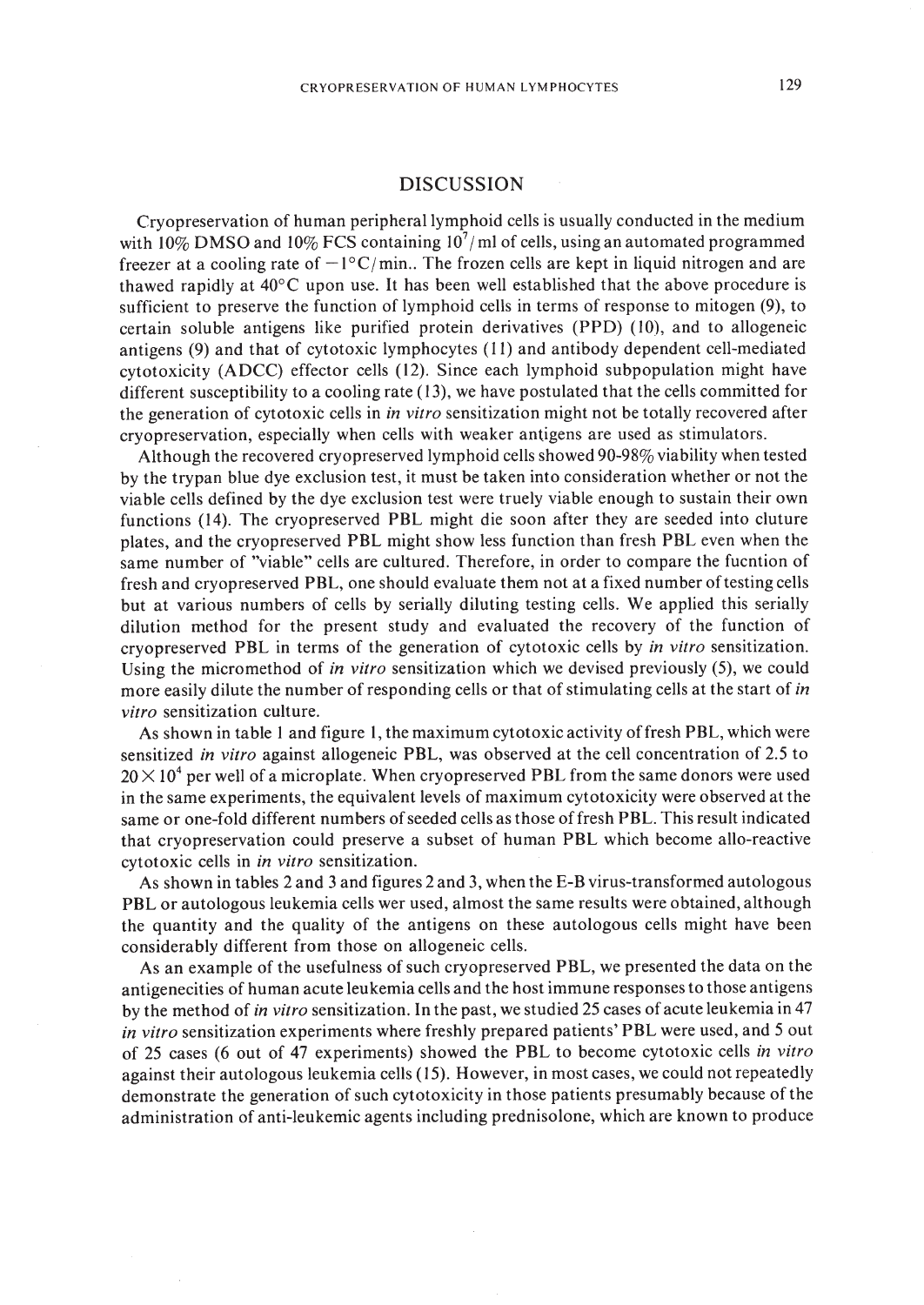a lymphocidal effect. Therefore, tried to cryopreserve enough of the patients' **PBL** during their "drug free" periods to confirm the reproducibility of the once observed results and to analyse the mechanisms involved.

The data obtained from the *in vitro* sensitization study of patient T. H. are summarized as follows; I) T. H.'s leukemia cells possessed certain cell-surface antigens which were not present on his normal lymphoid cells. 2) T. H.'s **PBL** recognized these antigens and generated cytotoxic cells *in vitro.* 3) *In vitro* addition of an immunological adjuvant, N-CWS augmented the generation of cytotoxic cells which were reactive against autologous leukemia cells.

We believe that the present result on the successful cryopreservation of autoreactive lymphoid cell subsets encourages us to apply this technique for adoptive transfer of autologous lymphoid cells clinically as well as for further *in vitro* analysis of human cellular immune reactions with high reproducibility which is an essential prerequisite for science.